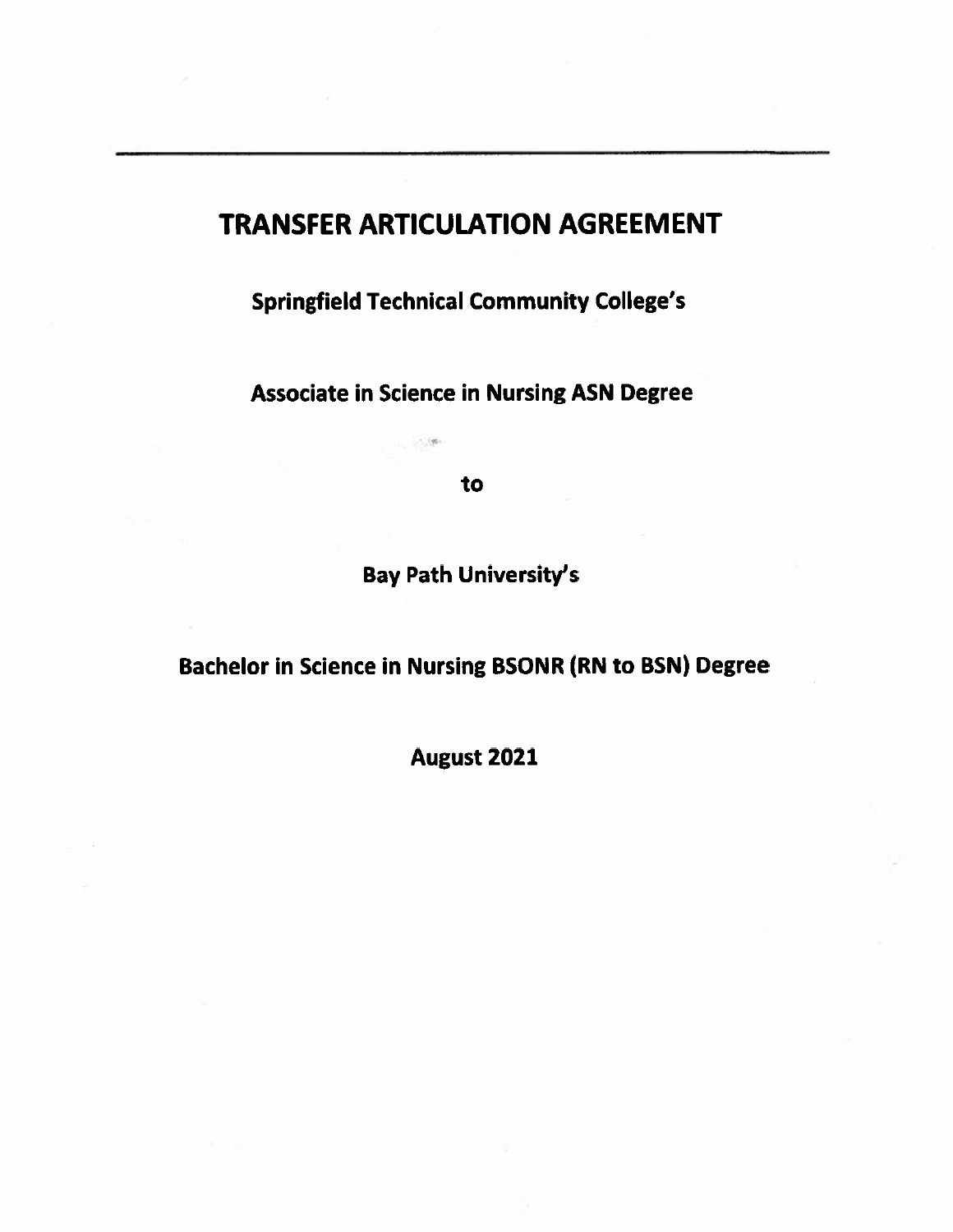#### **Statement of Purpose**

Bay Path University (BPU) and Springfield Technical Community College (STCC) recognize that, for many students, the path to a bachelor's degree may begin at a community college. Moreover, for STCC's female students, diverse educational opportunities, including the advantages of enrolling in a women's university to earn a bachelor's degree, adds great value to educational experiences. This agreement acknowledges that significance and is formed to enable the smooth transfer of Springfield Technical Community College Associate in Science in Nursing (ASN) graduates to the undergraduate program or American Women's College of Bay Path University.

Further, the purpose of this agreement is to provide smooth transition between the two academic programs by:

- identifying all required and equivalent courses for the relevant programs at each institution, and
- facilitating credit transfer and guarantee of admission for students who meet the agreed upon criteria.

### **Participants**

This agreement has been entered into by Springfield Technical Community College, Springfield, Massachusetts, and Bay Path University for the Bachelor in Science in Nursing BSONR (RN to BSN) program offered through The American Women's College, which offers degrees of study online.

#### **Programs/Courses Included in This Agreement**

A. Springfield Technical Community College's Associate in Science in Nursing courses will be accepted toward Bay Path University's BPU's Bachelor of Science in Nursing Program.

- B. This acceptance will be offered to STCC ASN graduates who enroll at Bay Path University undergraduate program at The American Women's College.
- C. Coursework and credits from STCC's ASN Degree will be accepted and applied towards required coursework and electives for the BPU's BSN program as outlined on the advising guide included in Appendix A.

## **Terms and Conditions of Transfer**

A. Students who graduate from the STCC's ASN program will be guaranteed admission into the R.N. to B.S.N. program, provided that they meet the following criteria:

- a. A GPA of 2.7 or as evaluated by the Academic Director of Nursing
- b. Successfully passed the NCLEX-RN Exam
- c. Currently licensed and in good standing as a registered nurse in the United States (must provide proof)
- d. Basic cardiac life support for the health care provider (photocopy of CPR card accepted)
- e. Two letters of professional recommendation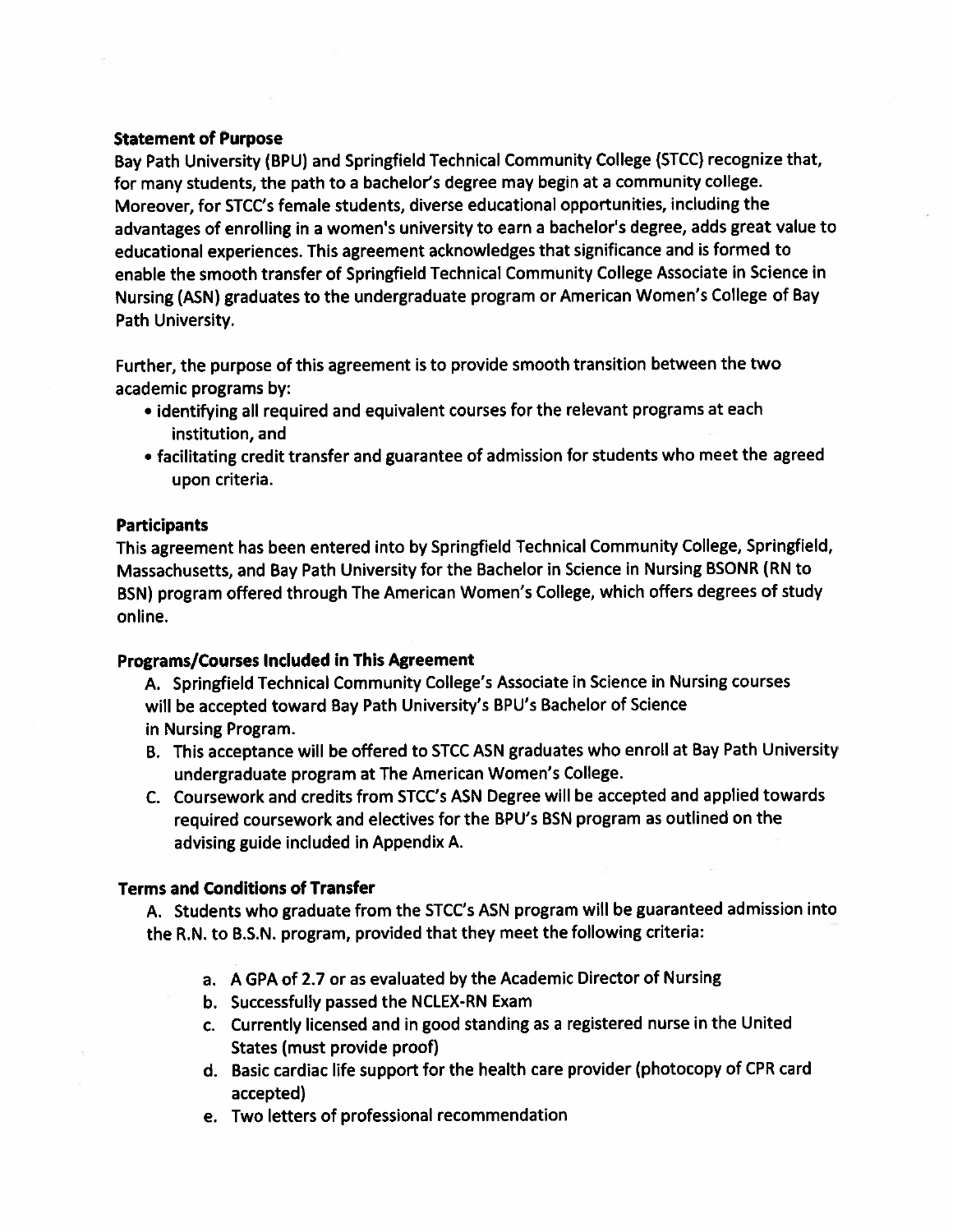- f. Admissions essay describing candidate's vision/goals of the personal and professional advantages of earning a Baccalaureate of Science degree in Nursing
- g. Candidates will need to successfully pass national background checks per the state requirements
- h. The BPU Admissions Application fee will be waived.
- i. Student must submit official transcript(s) from STCC, along with all other previously attended institutions, to their admissions counselor at Bay Path University.
- j. Graduates who have taken courses beyond the requirements of their A.S. in Nursing may request an evaluation of additional earned credits for eligibility and acceptance into the R.N. to B.S.N. degree program. However, all students must complete 30 credits at Bay Path University to satisfy residency requirements
- k. All other coursework from the sending program must be completed with grades of "C-" or better in order to be eligible for transfer

Please note that graduates from STCC ASN program may begin working on core requirements and/or electives while waiting to complete the R.N. license requirements. Once a student obtains their R.N. license, they may matriculate into BPU's R.N. to B.S.N. program.

#### **Communications and Advising**

Communication and advising is central to effective transfer/articulation. Recognizing this:

- A. The college and university agree to include information about this articulation agreement in relevant publications for the purposes of promotion and advising.
- B. The college and university agree to jointly develop appropriate transfer guides and make these available to students and advisors as appropriate.
- C. As this agreement was developed during the 2021-2022 BPU academic year, there is a possibility of curricular changes. BPU and STCC agree to notify each other promptly, in writing of these changes in curricula that might affect the Agreement.
- D. Students applying to TAWC, may register during any of six entry points throughout the academic year.
- E. Springfield Technical Community College agrees to properly advertise and provide information regarding Bay Path University, its academic programs and requirements, and services extended to transfer graduates under the terms of this agreement.
- F. Springfield Technical Community College agrees to forward information about the program provided by the BPU Health and Nursing Director and or Executive Director of Admissions of The American Women's College to students enrolled at STCC who have indicated an interest in attending BPU's online degree option.
- G. In accordance with BPU policy, students participating in this agreement may be able to apply up to two graduate courses from BPU toward their BPU Degree. In most cases, students must apply and be accepted into a graduate program to be eligible to do so. Students should consult with their Educator Coach/advisor if they have further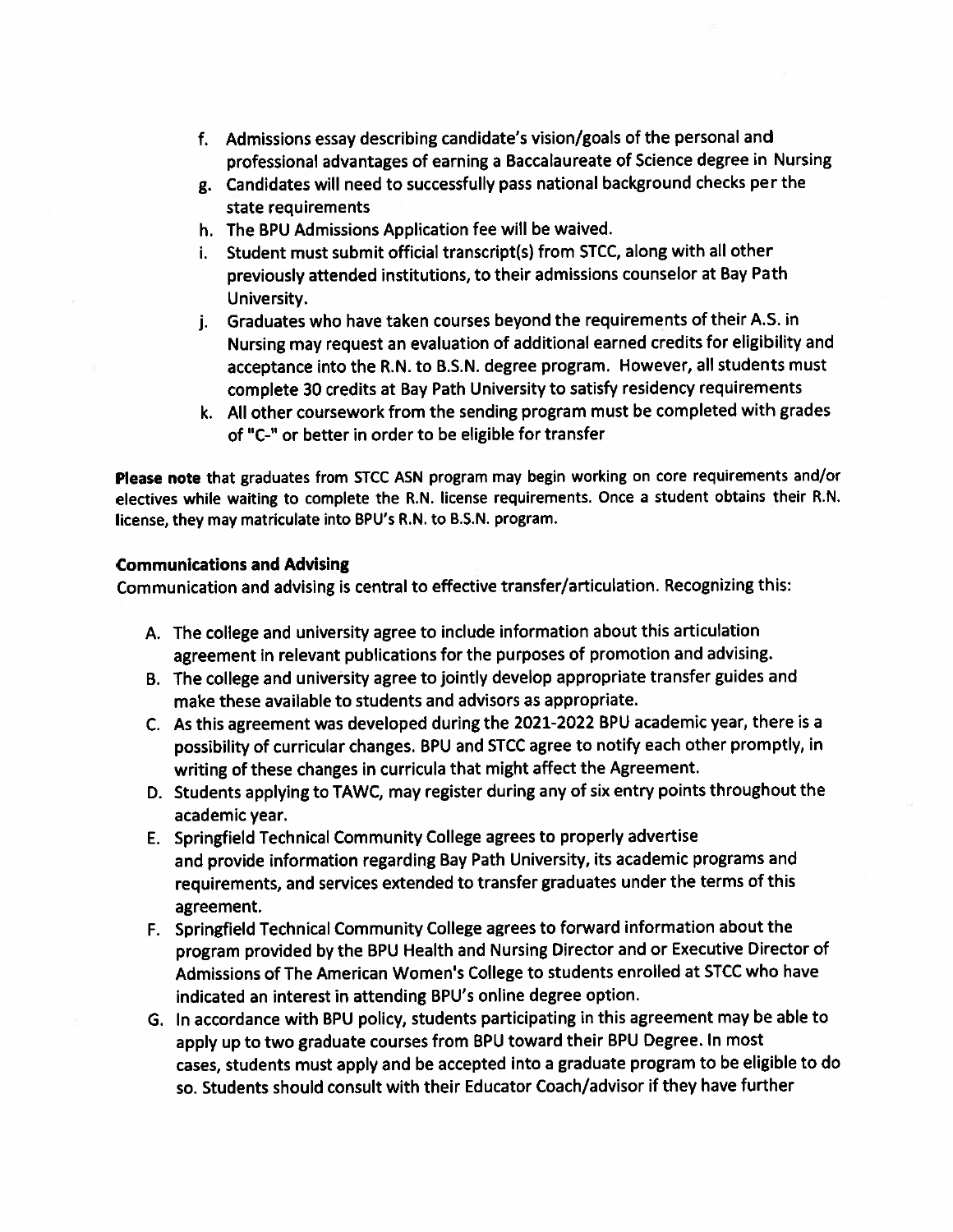questions or concerns. For a comprehensive listing of all graduate programs at Bay Path University, please visit https://www.baypath.edu/academics/graduate-programs/.

#### **Implementation and Length of Agreement**

- A. Bay Path University and Springfield Technical Community College agree that this Agreement becomes effective on August 15<sup>t</sup>, 2021 and is applicable to eligible students in the next semester of enrollment.
- B. This agreement will remain in effect for three years from the date above unless terminated or amended by a signing representative below, from either institution, with prior written notice.
- C. This agreement does not preclude either college from entering into similar agreements with other institutions of higher education.
- D. This agreement may be amended by addendum as necessary. This means that as requirements and courses change over time this agreement may stay in force as long as the program managers, their academic supervisors, and the transfer counselors agree in writing to the change.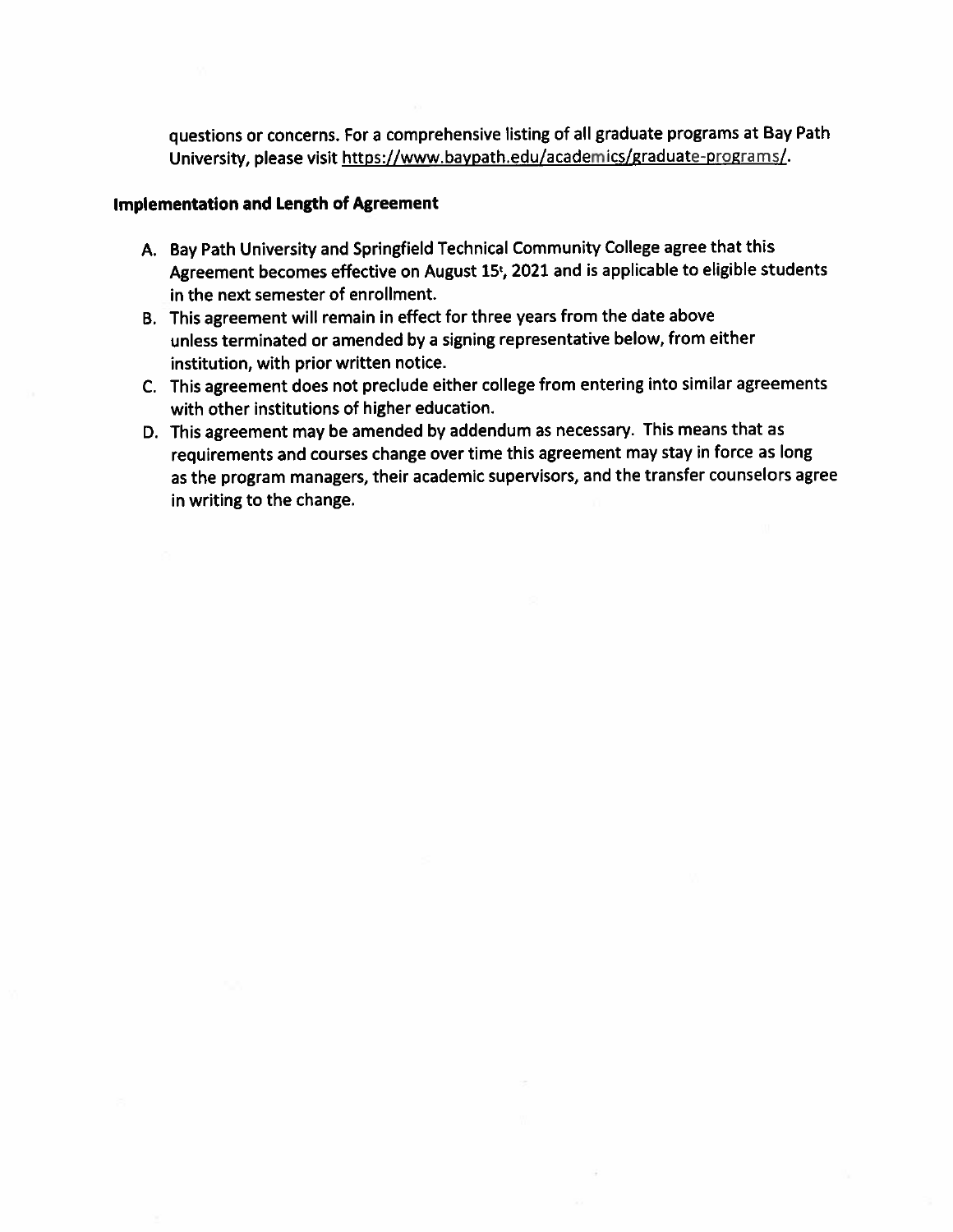#### **Signatures of Institutional Leaders and Representatives**

The relevant program coordinator and/or academic department chair of each institution will be responsible for implementing this agreement, for identifying and incorporating any changes into subsequent agreements, and for conducting a periodic review of this agreement. For Bay Path University:

| By:<br><u>Sandra I. Doran</u>                                                                                                                       | 06-Aug-2021         |
|-----------------------------------------------------------------------------------------------------------------------------------------------------|---------------------|
| Sandra J. Doran, J.D. President<br><u> Shannon McCarty</u>                                                                                          | Date<br>06-Aug-2021 |
| Shannon McCarty, Ph.D. Vice President of Academic Affairs<br>and and children                                                                       | Date<br>06-Aug-2021 |
| Maura Devlin, Ph.D. Associate Vice President and Dean, Undergraduate Studies                                                                        | Date<br>06-Aug-2021 |
| Sara R. Milillo, Ph.D. Assistant Dean, Curriculum Development & Instruction,<br>Senior Academic Director of Science<br>tariorio Robinson-Bassorta . | Date<br>09-Aug-2021 |
| Marjorie Robinson-Bessette MSN, RN Director of Health and Nursing<br><u> Huchella Brucen</u>                                                        | Date<br>09-Aug-2021 |
| Michelle Bryson, MS. Executive Director of Admissions, The American Women's<br><b>College, Call Center Coordinator</b>                              | <b>Date</b>         |

#### For Springfield Technical Community College:

| <u>John B. Cook.</u><br>Bv:                 | 09-Aug-2021 |
|---------------------------------------------|-------------|
| John Cook, PhD.                             | Date        |
| President                                   |             |
| <u>geraduse in certe</u><br>By:             | 13-Aug-2021 |
| Geraldine DeBerly, PhD.                     | Date        |
| <b>VP Academic Affairs</b>                  |             |
| By: $C_{\mathcal{F}}^{\mu\nu}$              | 13-Aug-2021 |
| Christopher Scott, M.Ed., NRP               | Date        |
| Dean, School of Health & Patient Simulation |             |
| By: Making                                  | 17-Aug-2021 |
| Lisa Fugiel, MSN, RN-BC                     | Date        |
| <b>Director of Nursing</b>                  |             |

**Appendix A** 

I

# Proposed Equivalency/Advising Guide between Springfield Technical Community College and the traditional undergraduate program at Bay Path University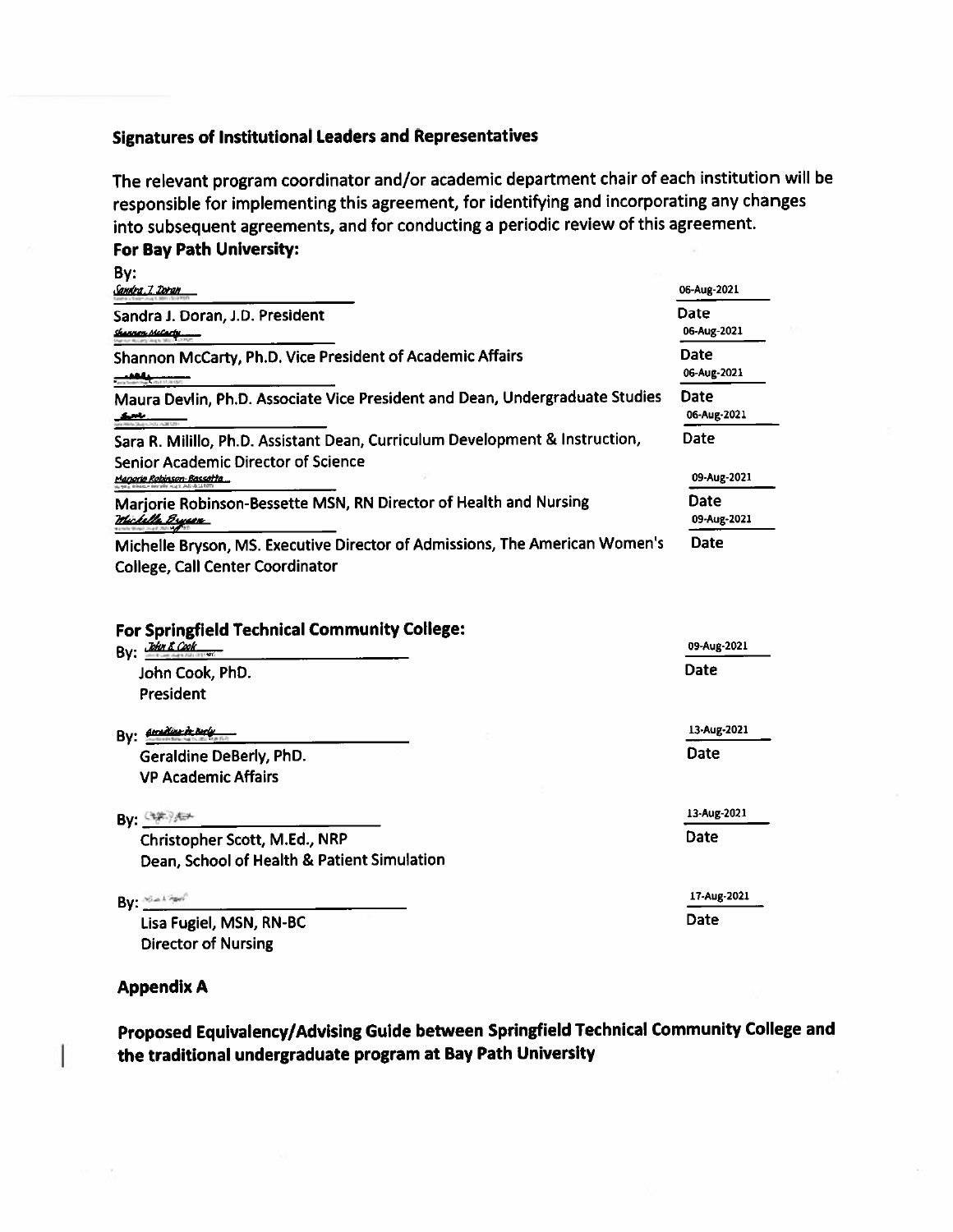|                                   | <b>STCC NURS.AS - TAWC BSONR</b>                              |                                  |                           |                                                               |                              |  |  |  |  |
|-----------------------------------|---------------------------------------------------------------|----------------------------------|---------------------------|---------------------------------------------------------------|------------------------------|--|--|--|--|
| ** Degree Evaluation Draft Only** |                                                               |                                  |                           |                                                               |                              |  |  |  |  |
| <b>School</b>                     | <b>Transfer Course Code</b>                                   | <b>Transfer</b><br><b>Credit</b> | <b>BPU Course</b><br>#    | <b>BPU Course Name</b>                                        | <b>BPU</b><br><b>Credits</b> |  |  |  |  |
|                                   |                                                               |                                  |                           | <b>College Core (42 CREDITS)</b>                              |                              |  |  |  |  |
| <b>STCC</b>                       | BIOL231/BIOL231L Anatomy & Physioogy I                        | $\overline{\mathbf{4}}$          | SCI                       | <b>Science Elective</b>                                       | $\vert$                      |  |  |  |  |
|                                   |                                                               |                                  | COM111                    | <b>Computer Applications I</b>                                | $\overline{3}$               |  |  |  |  |
| <b>STCC</b>                       | <b>ENG101 English Comp I</b>                                  | 3                                | <b>ENG114</b>             | <b>Critical Reading and Response</b>                          | 3 <sup>1</sup>               |  |  |  |  |
|                                   |                                                               |                                  | <b>ENG124</b>             | Research and Writing in the Disciplines                       | $\overline{3}$               |  |  |  |  |
| <b>STCC</b>                       | <b>ENG102 English Comp 2</b>                                  | 3                                | <b>ENG134</b>             | <b>Literary Genres</b>                                        | $\overline{\mathbf{3}}$      |  |  |  |  |
|                                   |                                                               |                                  | HIS                       | <b>History Elective</b>                                       | $\mathsf 3$                  |  |  |  |  |
|                                   |                                                               |                                  | <b>HUM</b>                | Humanities/Art Elective                                       | $\mathsf 3$                  |  |  |  |  |
|                                   |                                                               |                                  | <b>WEL220</b>             | Women as Empowered Learners and Leaders                       | $\mathsf 3$                  |  |  |  |  |
|                                   |                                                               |                                  | <b>WEL331</b>             | Strategies for Personal and Career Growth for Nursing         | $\mathsf 3$                  |  |  |  |  |
|                                   |                                                               |                                  | <b>WEL441</b>             | Leadership in Practice for Nursing                            | $\mathsf 3$                  |  |  |  |  |
|                                   |                                                               |                                  | <b>MAT120</b>             | Statistics                                                    | $\overline{3}$               |  |  |  |  |
| <b>STCC</b>                       | <b>PSY101 General Psychology</b>                              | з                                | PSY101                    | Introduction to Psychology                                    | $\overline{\mathbf{3}}$      |  |  |  |  |
| <b>STCC</b>                       | PSY210 Lifespan Human Growth & Development                    | 3                                |                           | PSY/SOC/HUM Elective                                          | $\overline{\mathbf{3}}$      |  |  |  |  |
| <b>STCC</b>                       | NUR124/NUR224 Issues in Nursing 1 & 2                         | $\overline{2}$                   | <b>HEALTH</b>             | Health                                                        | 2                            |  |  |  |  |
|                                   | Core Total:                                                   |                                  | 18/42                     | <b>NURSING MAJOR REQUIREMENTS (39 CREDITS)</b>                |                              |  |  |  |  |
|                                   | *Requirement will be met upon successful completion of WEL331 |                                  | <b>BSN200</b>             | <b>Professional Nursing</b>                                   | $\mathbf{0}^*$               |  |  |  |  |
|                                   |                                                               |                                  | <b>BSN220</b>             | <b>Health Assessment</b>                                      | $\mathsf 3$                  |  |  |  |  |
|                                   |                                                               |                                  | <b>BSN340</b>             | <b>Vulnerable Populations</b>                                 | $\overline{\mathbf{3}}$      |  |  |  |  |
|                                   |                                                               |                                  | <b>BSN360</b>             | Nursing and Global Diversity                                  | $\mathsf 3$                  |  |  |  |  |
|                                   |                                                               |                                  | <b>BSN380</b>             | Healthcare Policy and the Nursing Professional                | $\overline{\mathbf{3}}$      |  |  |  |  |
|                                   |                                                               |                                  | <b>BSN400</b>             | Community Health and the Nursing Professional                 | $\boldsymbol{6}$             |  |  |  |  |
|                                   |                                                               |                                  | <b>BSN410</b>             | Research for the Nursing Professional                         | $\overline{3}$               |  |  |  |  |
|                                   | *Requirement will be met upon successful completion of WEL441 |                                  | <b>BSN420</b>             | Leadership in Healthcare Systems for the Nursing Professional | $\mathbf{0}^*$               |  |  |  |  |
|                                   |                                                               |                                  | <b>BSN440</b>             | Professional Nursing Capstone I                               | $\mathsf 3$                  |  |  |  |  |
|                                   |                                                               |                                  | <b>BSN450</b>             | Professional Nursing Capstone II                              | $\overline{\mathbf{3}}$      |  |  |  |  |
| <b>STCC</b>                       | <b>NUR101 Nursing 1</b>                                       |                                  | 8 SCI/NUR ELECTIVE        |                                                               | 3 <sup>1</sup>               |  |  |  |  |
| <b>STCC</b>                       | <b>NUR204 Pharmacology for Nurses</b>                         |                                  | <b>3</b> SCI/NUR ELECTIVE |                                                               | $\overline{3}$               |  |  |  |  |
| <b>STCC</b>                       | <b>BIO235L Lab Microbiology</b>                               |                                  | 1 SCI/NUR ELECTIVE        |                                                               | $\overline{\mathbf{3}}$      |  |  |  |  |
|                                   |                                                               |                                  | <b>SCI/NUR ELECTIVE</b>   |                                                               | 3 <sup>1</sup>               |  |  |  |  |
|                                   | <b>Major Total</b>                                            |                                  | 12 / 39                   | <b>ELECTIVES (39 CREDITS)</b>                                 |                              |  |  |  |  |
| <b>STCC</b>                       | <b>NUR121 Nursing 2</b>                                       |                                  | 9 Elective                |                                                               | 3                            |  |  |  |  |
| <b>STCC</b>                       | <b>NUR201 Nursing 3</b>                                       | $\overline{9}$                   | Elective                  |                                                               | $\mathsf 3$                  |  |  |  |  |
| <b>STCC</b>                       | <b>BIO235 Microbiology</b>                                    | 3                                | Elective                  |                                                               | $\overline{\mathbf{3}}$      |  |  |  |  |
| <b>STCC</b>                       | <b>SOC101 Introduction to Sociology</b>                       | 3                                | Elective                  |                                                               | $\overline{\mathbf{3}}$      |  |  |  |  |
| <b>STCC</b>                       | BIO232/BIOL232L A&P 2 w/Lab                                   | $\overline{4}$                   | Elective                  |                                                               | $\overline{\mathbf{3}}$      |  |  |  |  |
| <b>STCC</b>                       | <b>NUR221 Nursing 4</b>                                       | $\overline{9}$                   | Elective                  |                                                               | $\mathsf 3$                  |  |  |  |  |
| <b>STCC</b>                       | <b>EL General Elective (2/3)</b>                              | $\overline{2}$                   | Elective                  |                                                               | $\overline{3}$               |  |  |  |  |
|                                   |                                                               |                                  | Elective                  |                                                               | $\overline{3}$               |  |  |  |  |
|                                   |                                                               |                                  | Elective                  |                                                               | $\overline{\mathbf{3}}$      |  |  |  |  |
|                                   |                                                               |                                  | Elective                  |                                                               | $\overline{3}$               |  |  |  |  |
|                                   |                                                               |                                  | Elective                  |                                                               | $\overline{\mathbf{3}}$      |  |  |  |  |
|                                   |                                                               |                                  | Elective                  |                                                               | $\mathsf 3$                  |  |  |  |  |
|                                   |                                                               |                                  | Elective                  |                                                               | $\overline{3}$               |  |  |  |  |
|                                   | <b>Elective Total:</b>                                        |                                  | 39: / 39                  |                                                               |                              |  |  |  |  |